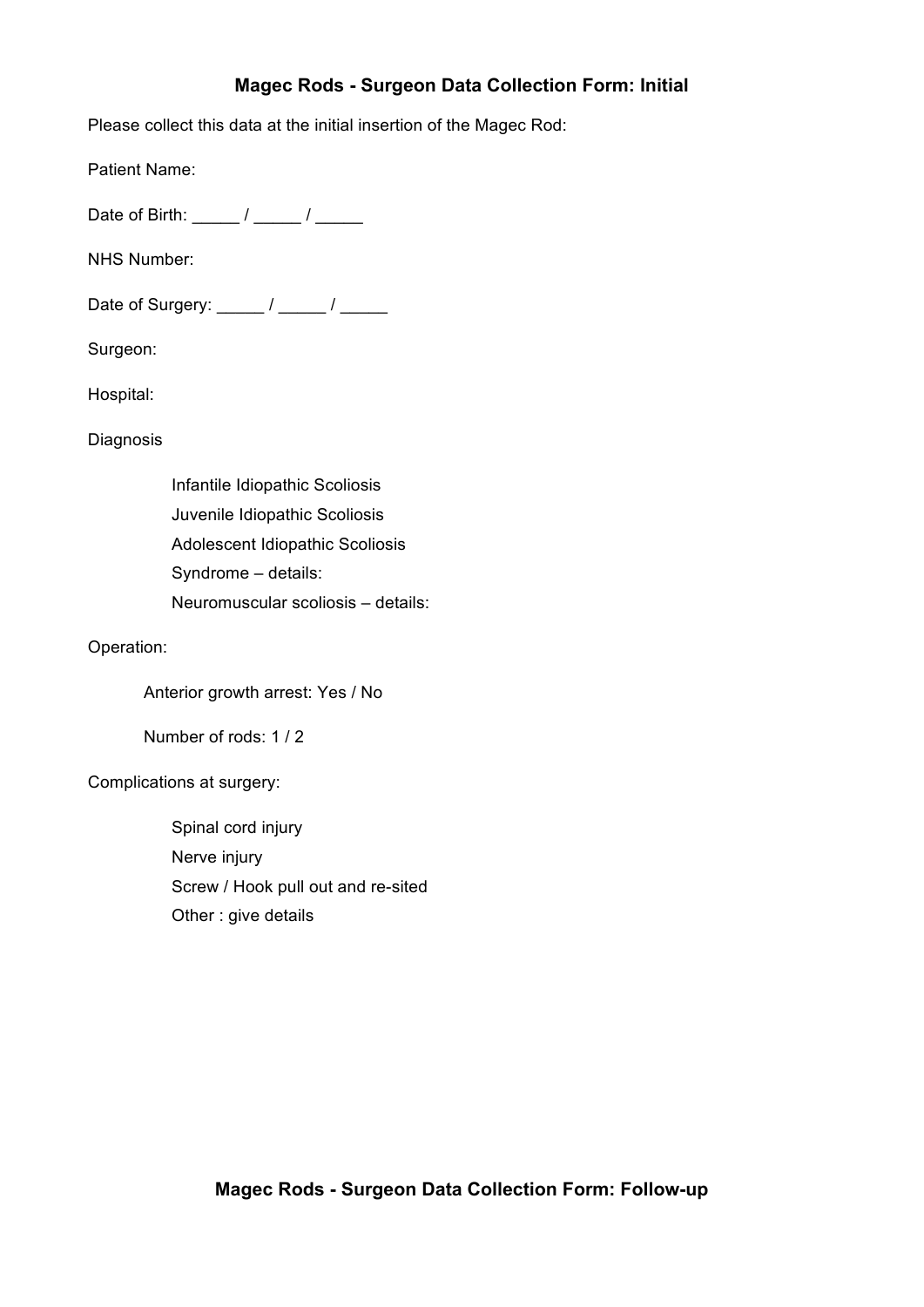Please collect this data at every follow-up visit:

Patient Name: The Contract of Birth: The Contract of Birth: The Contract of Birth: The Contract of Birth: The Contract of Birth: The Contract of Birth: The Contract of Birth: The Contract of Birth: The Contract of Birth: T

Date of clinic visit:  $\frac{1}{2}$  / \_\_\_\_\_ / \_\_\_\_\_\_

**Complications** 

 Infection – with the usual questions about antibiotics and return to theatre Neurological deficit – usual question Failure of rod(s) Failure of implants Failure of bone at anchor sites Proximal junctional kyphosis >20 degrees Loss of distraction Device failing to lengthen

Lengthening on magnet concave rod: \_\_\_ mm (to one decimal place)

Limit of lengthening of concave rod: Click / Fixed amount reached

Lengthening on magnet convex rod: \_\_\_mm (to one decimal place)

Limit of lengthening of convex rod: Click / Fixed amount reached

Method to measure lengthening:

**Ultrasound**  Image Intensifier X-ray

X-ray performed: Yes / No. If yes:

Cobb angle (major curve): \_\_\_\_\_\_degrees

T1-T12 height: mm : corrected for magnification Yes / No

T1-S1 height: \_\_\_\_\_mm : corrected for magnification Yes / No

Any further surgery planned (no default answer)

 No surgery planned Re-site bone anchor – pull-out Re-site bone anchor - prominent Revise broken rod Change rod – distraction lost Change rod – not distracting Change rod – reached max distraction Return to theatre for infection Definitive fusion planned Return to theatre – other reason: please state:

# **Magec Rods - Patient Form**

# **Please complete the questions below:**

**Mobility**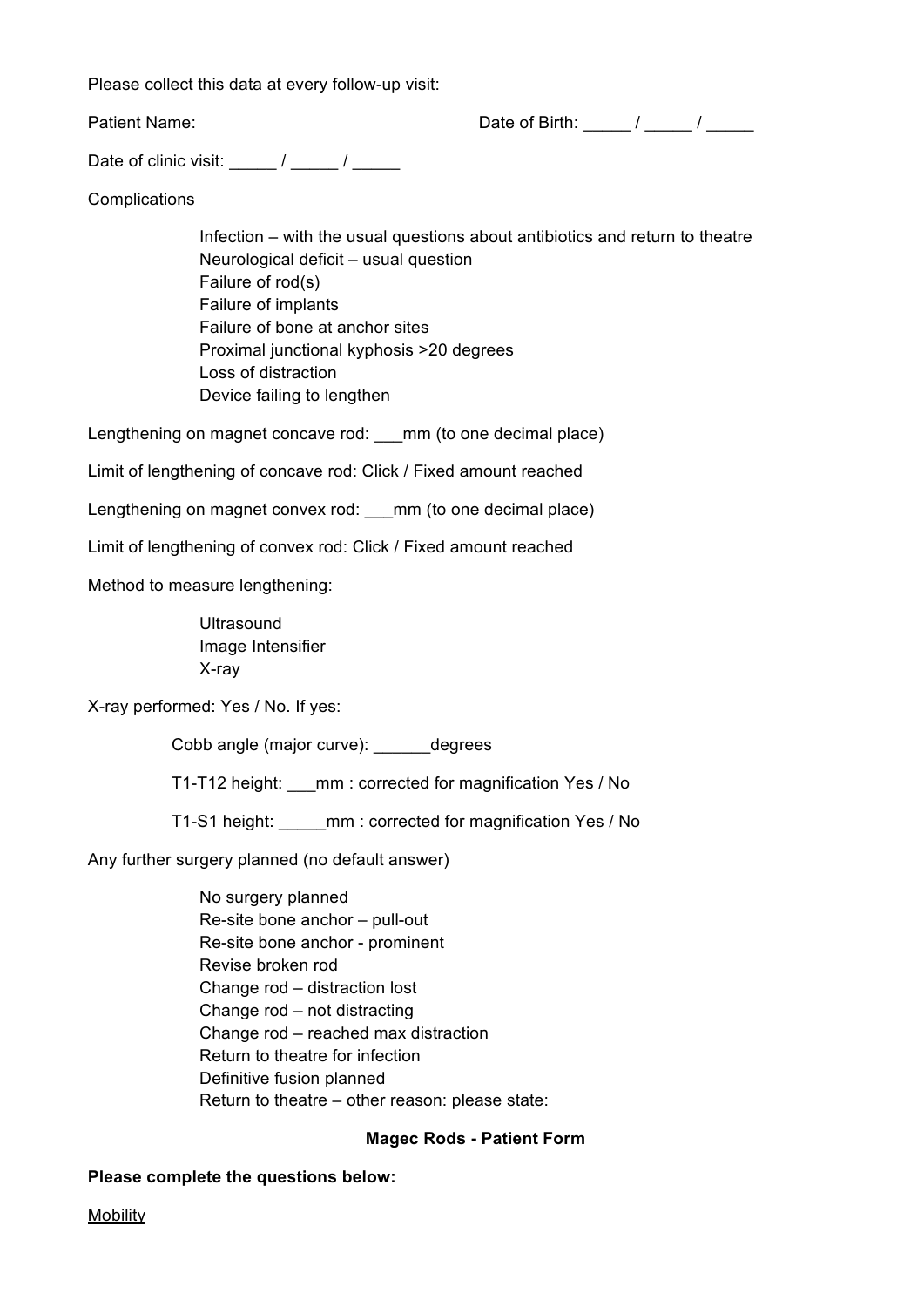I have no problems walking about I have some problems walking about I have a lot of problems walking about

## Looking after myself

 I have no problems washing or dressing myself I have some problems washing or dressing myself I have a lot of problems washing or dressing myself

Doing usual activities (for example, going to school, hobbies, sports, playing, doing things with family or friends)

 I have no problems doing my usual activities I have some problems doing my usual activities I have a lot of problems doing my usual activities

## Having pain or discomfort

 I have no pain or discomfort I have some pain or discomfort I have a lot of pain or discomfort

## Feeling worried, sad or unhappy

 I am not worried, sad or unhappy I am a bit worried, sad or unhappy I am very worried, sad or unhappy

# **Please complete these questions only if you have had surgery:**

Have you developed any new medical conditions since the Magec rods were put in?

No

Yes – Please give details:

Have you been off school for any time since your last visit. If you have, how many days:

Have your parents / guardians had any time off work to look after you since your last visit. If so, how many days: \_\_\_\_\_\_\_

Have you had any complications following your surgery. Please give details: